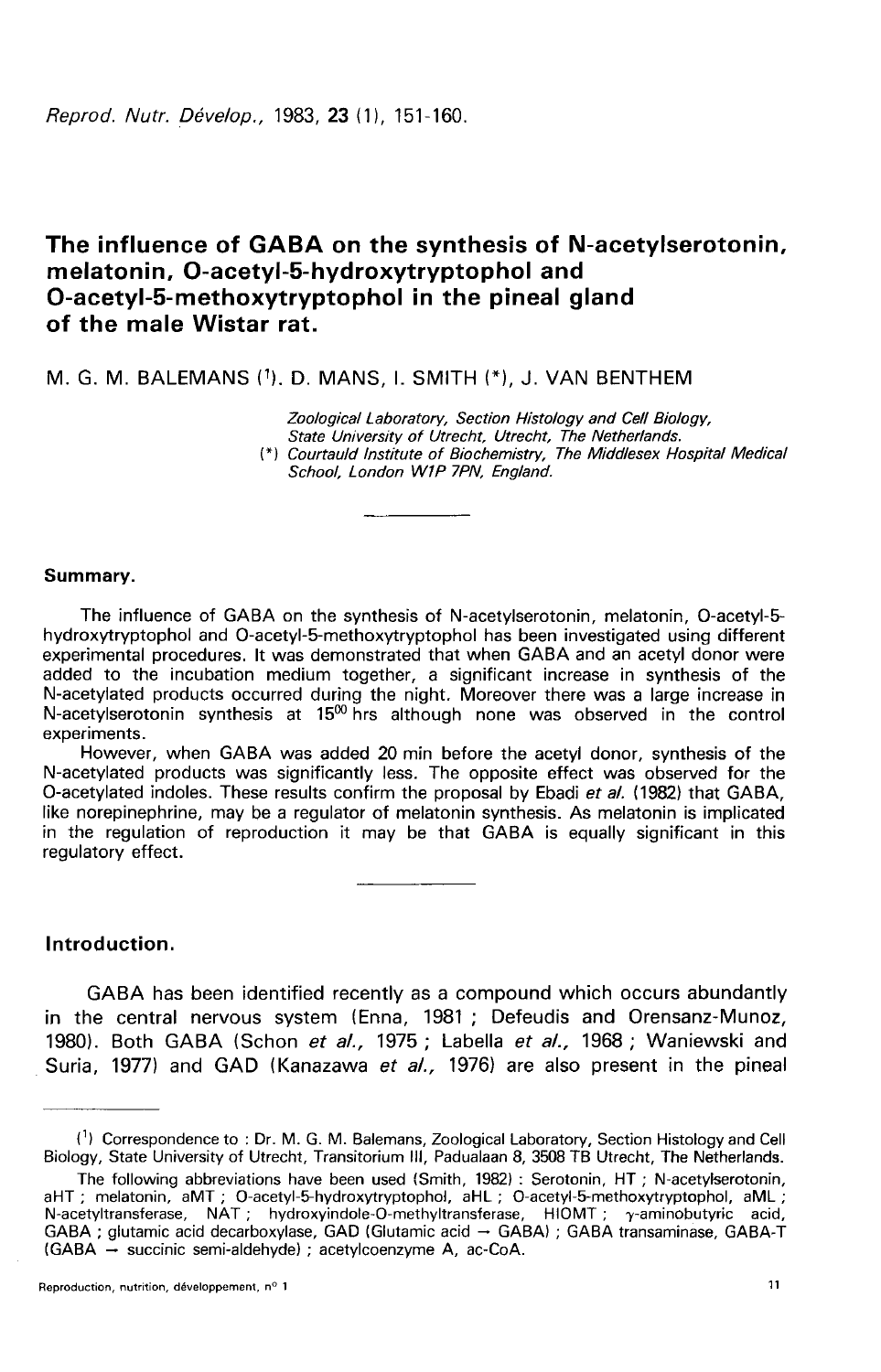gland and this strongly suggests that synthesis occurs. GABA is metabolized by GABA-T and this enzyme has also been demonstrated in the pineal gland (Schon et al., 1975 ; Waniewski and Suria, 1977). Furthermore GABA can be taken up from the circulation (Schon et al., 1975; Waniewski and Suria, 1977).

GABA in the central nervous system occurs in both neurons and glial cells. In neurons the function of GABA resembles that of an inhibitory neurotransmitter causing a change in ion conductance. However, the role of GABA in glial cells is still obscure and it is not even known if there is any relationship between neurons and glial cells in this respect. As it has been shown by Schon et al. (1975) that GABA is taken up exclusively in glial cells of the pineal gland, a possible correlation with functional compounds of the pineal cannot be excluded. The pineal contains a number of types of biologically active compounds (peptides, Benson, 1977 ; pteridines, Ebels, 1981 ; and indoles, Birau and Schloot, 1981) but it is the indoles and their metabolism which have been most extensively studied. Most investigations have been done on melatonin and its action on the reproductive system (Reiter, 1980), and on N-acetyltransferase, the rate-limiting enzyme in melatonin synthesis (Moore and Klein, 1974) which converts HT to aHT. The latter product is subsequently methylated to form aMT. It is generally accepted that norepinephrine is synthesized by the nervi conarii which projects from the superior cervical ganglia to the pineal and is released in darkness. This catecholamine activates as  $\beta$ -receptor which in turn stimulates adenylate cyclase to form cAMP which stimulates NAT activity (see review : Balemans, 1979, 1981a).

The influence of GABA on indole metabolism is not well known even though a direct action of GABA on NAT and of GABA on NAT stimulated by norepinephrine has been shown. In the rat neither experimental procedure had any effect (Mata et al., 1976 ; Wheler and Klein, 1980). In bovine pineals, however, Ebadi and Chan (1980) and Chan and Ebadi (1980) demonstrated an inhibition of the norepinephrine-induced stimulation of NAT.

N-acetyltransferase, however, shows a day/night rhythmicity with a peak of activity at the beginning of the night (Klein and Weller, 1970). In the experiments with GABA, only one point in the 24 hour period was examined. Therefore it was decided to investigate the influence of GABA on the synthesis of Nacetylated (aHT, aMT) and 0-acetylated (aHL, aML) indoles in the pineal of the male Wistar rat at 10 points in the 24-hour period.

# Materials and Methods.

Male Wistar rats of 137  $+$  3 g were used. They were kept at a constant temperature of 23 °C, under a 12 L : 12 D schedule (lights-on at 7 a.m. and off at 7 p.m.), and a relative humidity of 60 p. 100. Water and food were available ad libitum. temperature of 23 °C, under a 12 L : 12 D schedule (lights-on at 7 a.m. and off<br>at 7 p.m.), and a relative humidity of 60 p. 100. Water and food were available<br>ad libitum.<br>GABA, melatonin and N-acetylserotonin were obtaine

GABA, melatonin and N-acetylserotonin were obtained from Sigma<br>Chemical Co., St. Louis, U.S.A.; (<sup>3</sup>H)-acetyl coenzyme A from Amersham International, England.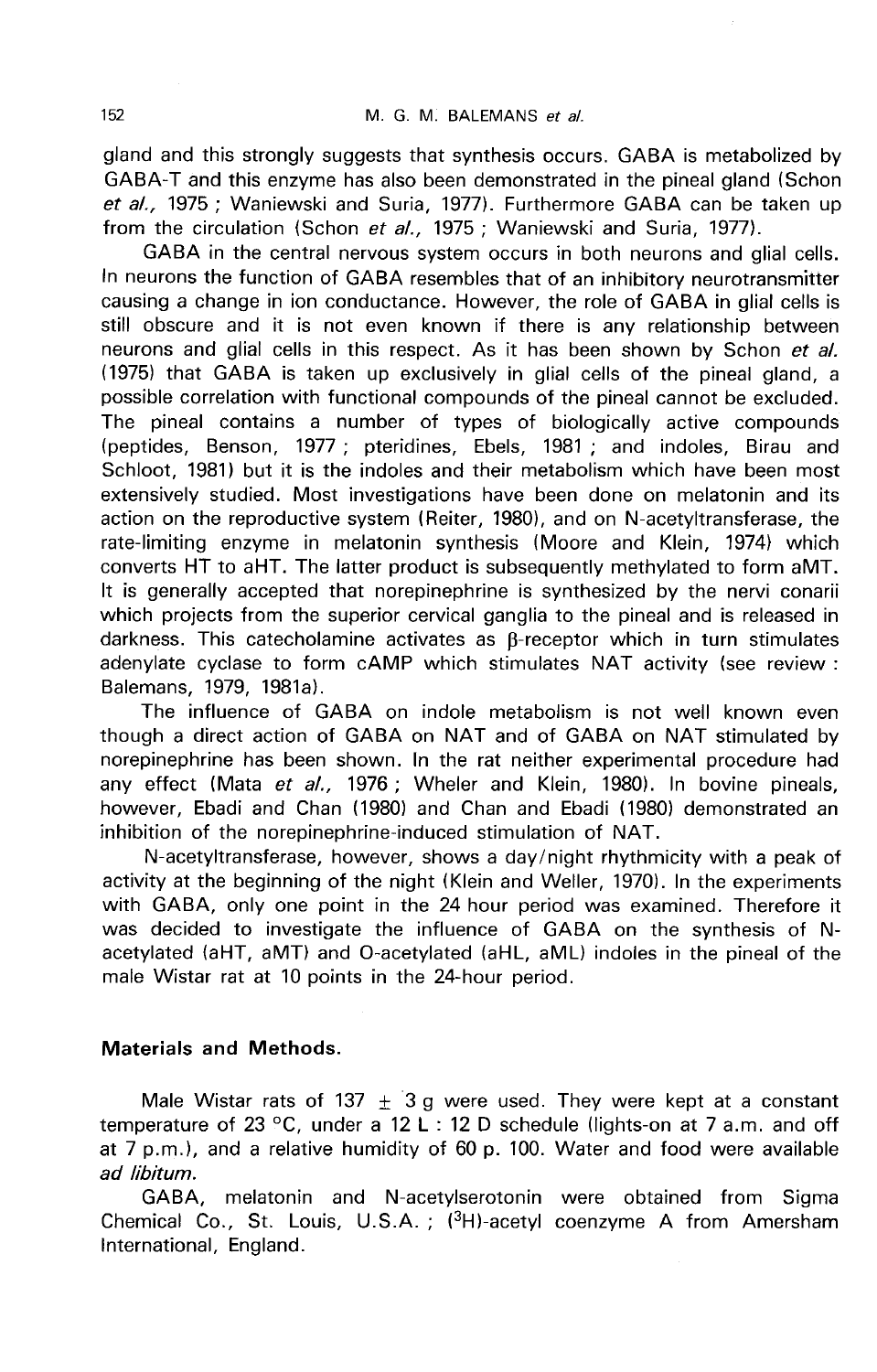

FIG. 1. -- Circadian rhythm of N-acethyltransferase capacity to synthesize N-acetylserotonin whether influenced (-- ) or not (--------------) by GABA. A. (above): acetyl CoA was administered simultaneously with GABA for 60 min.<br>B. (below): GABA was first administered for 20 min, followed by the addition of acetyl CoA, and then left for the remaining 40 min.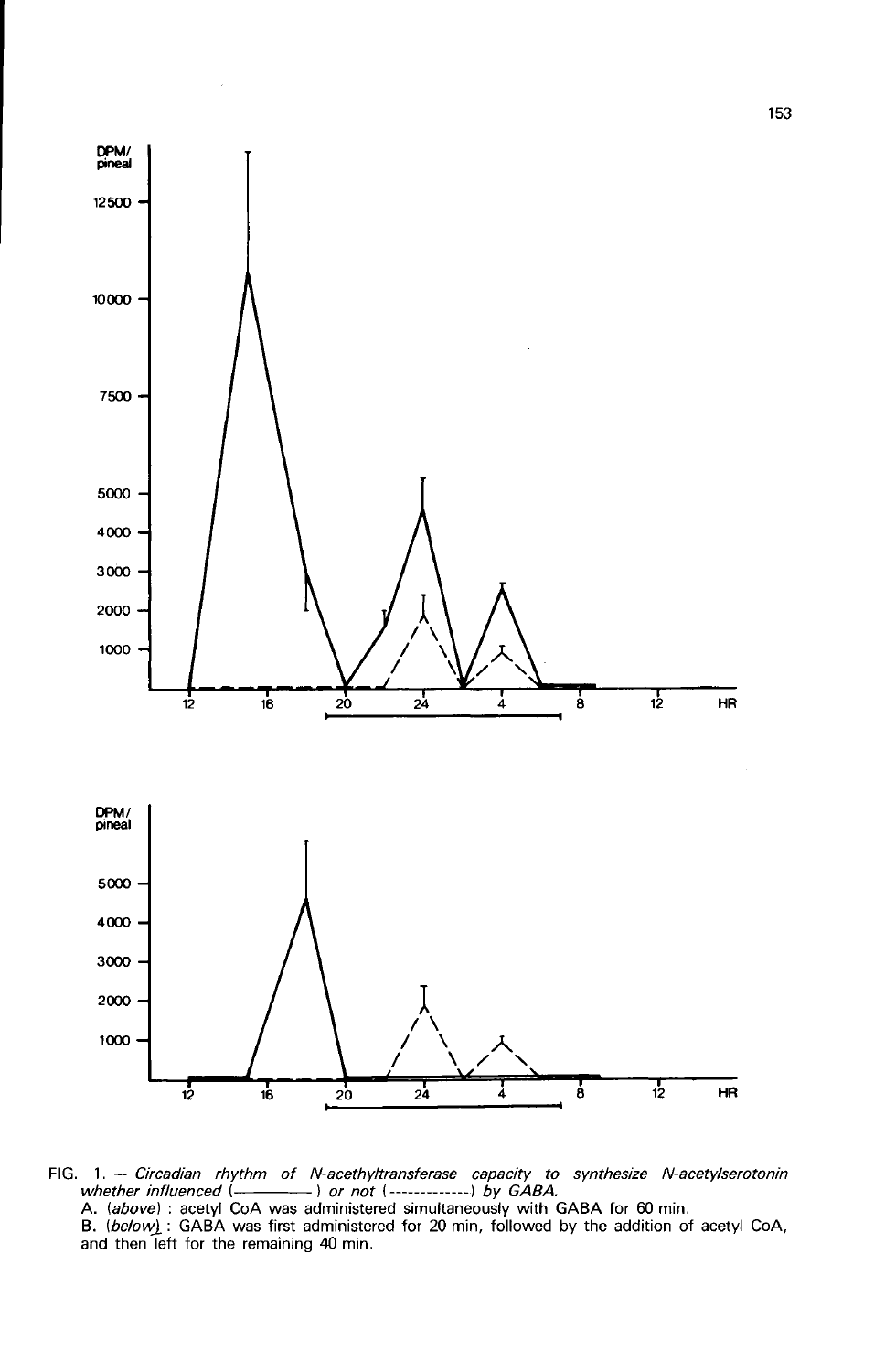The following solutions were used for the experiments : phosphate buffer GABA influence on pineal acetyltransferase<br>The following solutions were used for the experiments : phosphate buffer<br>pH 8.0, 0.1 M ; (<sup>3</sup>H)-acetyl coenzyme A was dissolved at a concentration of<br>1.5  $\mu$ C<sub>i</sub> in 10  $\mu$  of H pH 8.0, 0.1 M; (<sup>3</sup>H)-acetyl coenzyme A was dissolved at a concentration of 1.5  $\mu$ C<sub>i</sub> in 10  $\mu$  of HCI, pH 5.0; GABA at 2  $\times$  10<sup>-3</sup> M in the above phosphate buffer. Each incubation lasted one hour.

Thin-layer chromatography was carried out on Merck DC silica gel plates 60 F 254 using chloroform : methanol : acetic acid (93 : 4 : 3) for the first direction and chloroform : methanol : ammonia (60 : 35 : 5) for the second direction. The plates were dried under nitrogen between runs.

Nine animals, taken every 3 hrs during the light period and every 2 hrs during the dark period, were killed and their pineals excised. Three pineals were incubated separately in 20  $\mu$  of phosphate buffer plus 10  $\mu$  of acetyl-CoA and served as controls ; three pineals were separately incubated in  $20 \mu$  of buffer containing GABA, and 10  $\mu$  of acetyl-CoA. The last three were separately incubated in 20  $\mu$ of buffer containing GABA for twenty minutes after which time the 10  $\mu$ I of acetyl-CoA was added and left for the remaining 40 min. Each incubation was of buffer containing GABA for twenty minutes after which time the 10  $\mu$ l of acetyl-CoA was added and left for the remaining 40 min. Each incubation was stopped by adding 10  $\mu$ l of H<sub>2</sub>SO<sub>4</sub> pH 1.0. Synthetic, non-radi were added for reference purposes, the pineal was homogenized in its incubation mixture and the whole was transferred to a thin-layer plate for bi-dimensional chromatography.

The standard indoles were visualized with the aid of a 254 nm UV light and marked. Using this technique, aHT, aMT, aHL and aML were separated from each other and from the various acetyltryptophans which all ran together near the origin. The indole spots were scraped off into vials,  $75 \mu$  of ethanol was added to dissolve them and 5 ml of scintillant was added (toluene : 1 000 ml ; popop : 0.1 g ; PPO : 5 g and Cabosil : 40 g). The vials were counted in a liquid scintillation counter (Balemans et al., 1981c).

# Results.

In the control pineals, aHT was synthesized only during the night. Two peaks of activity were observed, namely at  $24^{00}$  and  $04^{00}$  hr (fig. 1 A). When GABA and acetyl CoA were added simultaneously, these two peaks increased greatly and a third, very much larger, peak was observed at  $15^{00}$  hr (fig. 1 A). However, when the GABA was added first and the acetyl-CoA some 20 min later the night-time peaks were not observed, and the day-time peak was diminished and shifted to  $18^{00}$  hr (fig. 1 B).

Melatonin was also synthesized at night in the control groups with greatest activity between  $02^{00}$  and  $04^{00}$  hr. As with aHT, its synthesis was also increased when GABA and acetyl-CoA were added simultaneously (fig. 2 A). In both cases a second, smaller peak was observed at 09<sup>00</sup> hr. However, when GABA was added first and followed by the acetyl-CoA later, the night-time peak diminished but the early morning peak was unaffected (fig. 2 B). aHL was synthesized in much smaller amounts than the aHT and aMT but it showed a broad peak between  $06^{00}$  and  $12^{00}$  hr in the controls (fig. 3 A). Adding GABA plus ac-CoA together resulted in a very similar pattern but with a very small peak at  $02^{00}$  hr also. However, the situation was quite different when GABA was followed by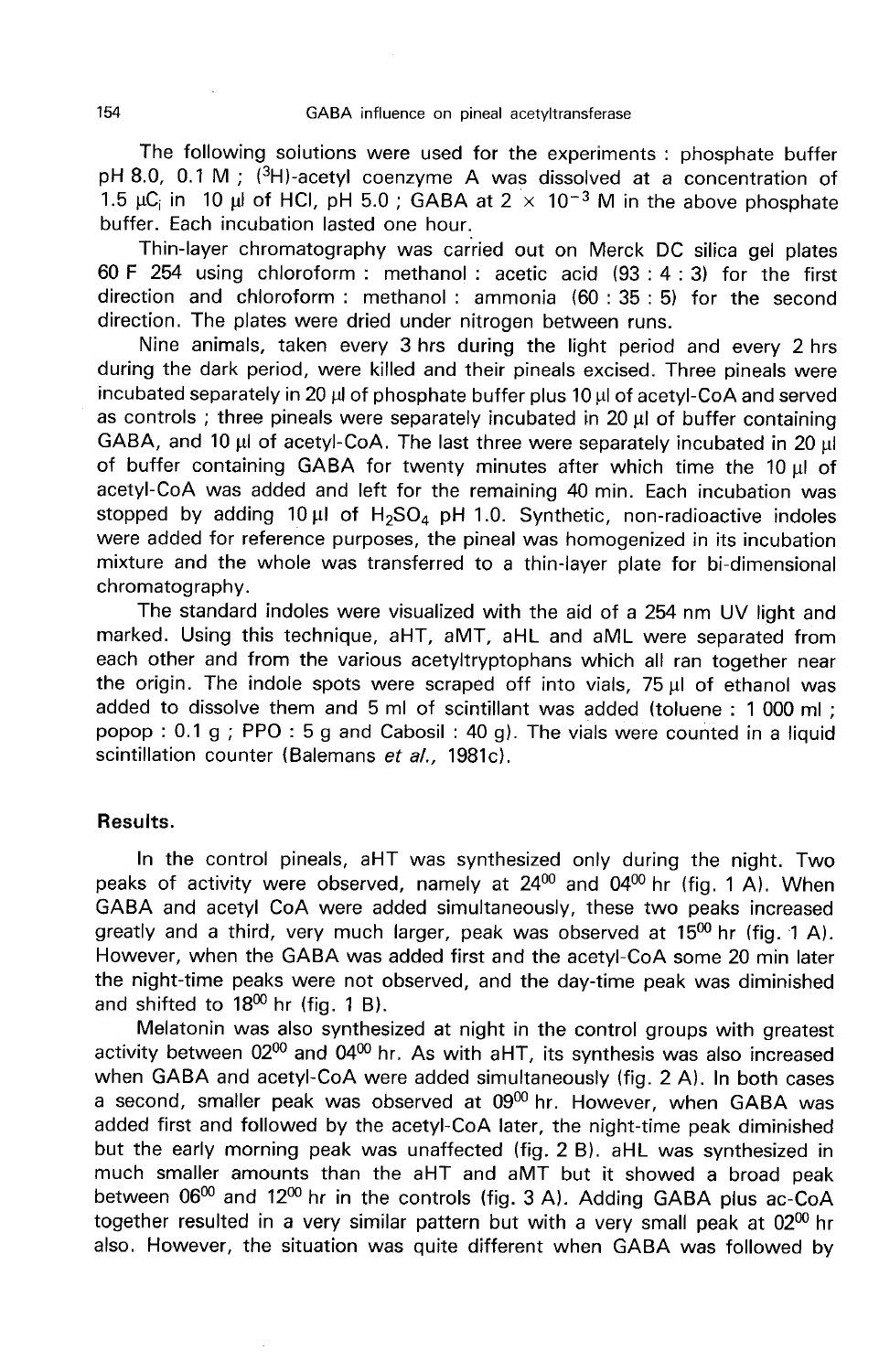

FIG. 2. - Circadian rhythm of N-acetyltransferase capacity to synthesize melatonin whether<br>influenced (- - - - - - ) or not (------------ ) by GABA.<br>A. (above) : acetyl CoA was administered simultaneously with GABA for 60 and then left for the remaining 40 min.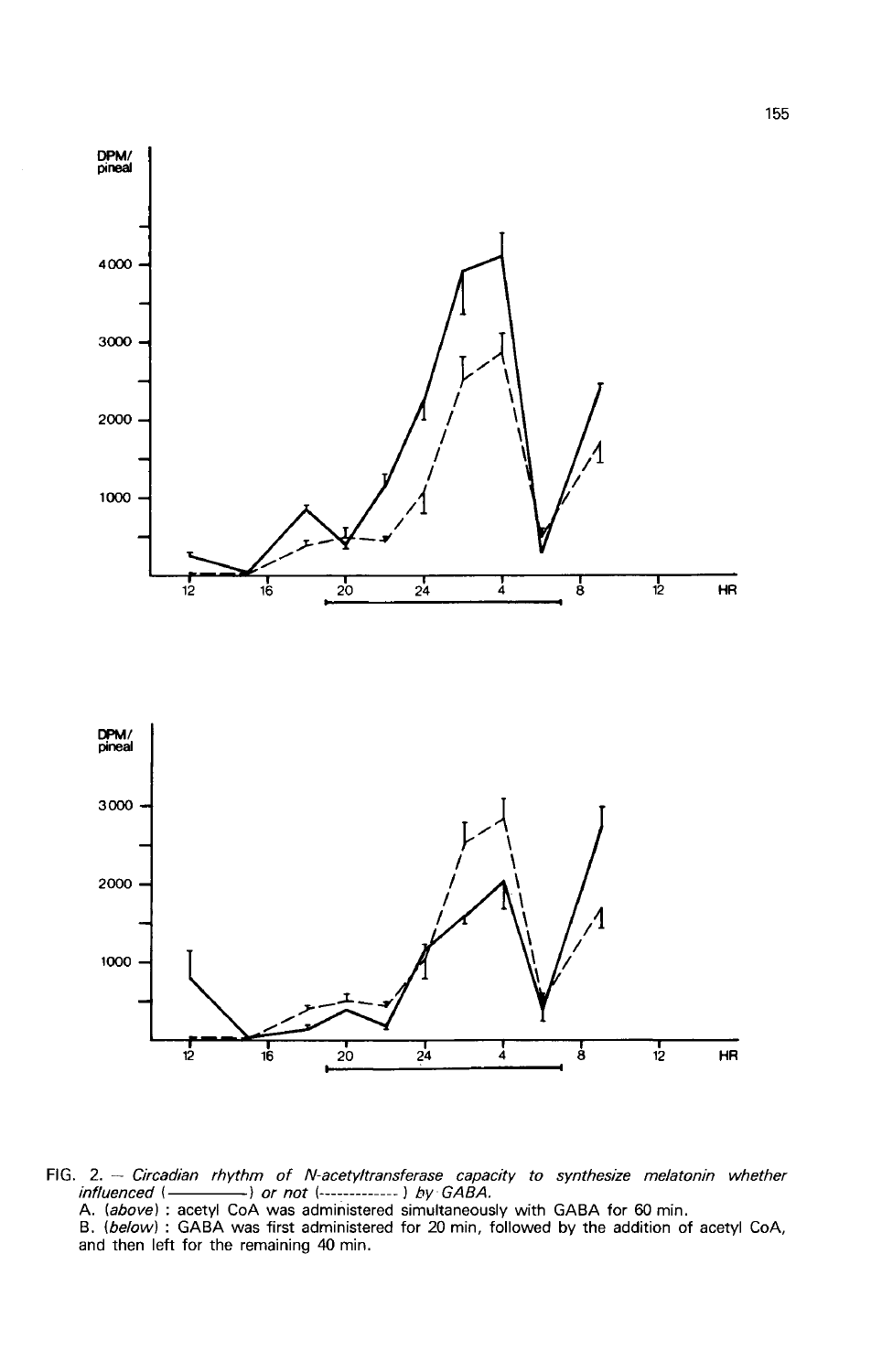ac-CoA later as both the previous peaks observed then showed substantial increase and a third peak was evidenced at  $20^{00}$  hr (fig. 3 B).

The situation with aML was still different. The amounts formed were intermediate between those of aHL on the one hand and aHT and aMT on the other. The controls seemed to show one peak of activity through the night, starting at about  $20^{00}$  hr and continuing to  $09^{00}$  hr (fig. 4 A), and a second peak



FIG. 3. - Circadian rhythm of O-acetyltransferase capacity to synthesize O-acetyl-5-hydroxytryptophol whether influenced (-- or not  $(-$ ---------------) by GABA. A. (above): acetyl CoA was administered simultaneously with GABA for 60 min. B. (below): GABA was first administered for 20 min. followed by the addition of acetyl CoA. and then left for the remaining 40 min.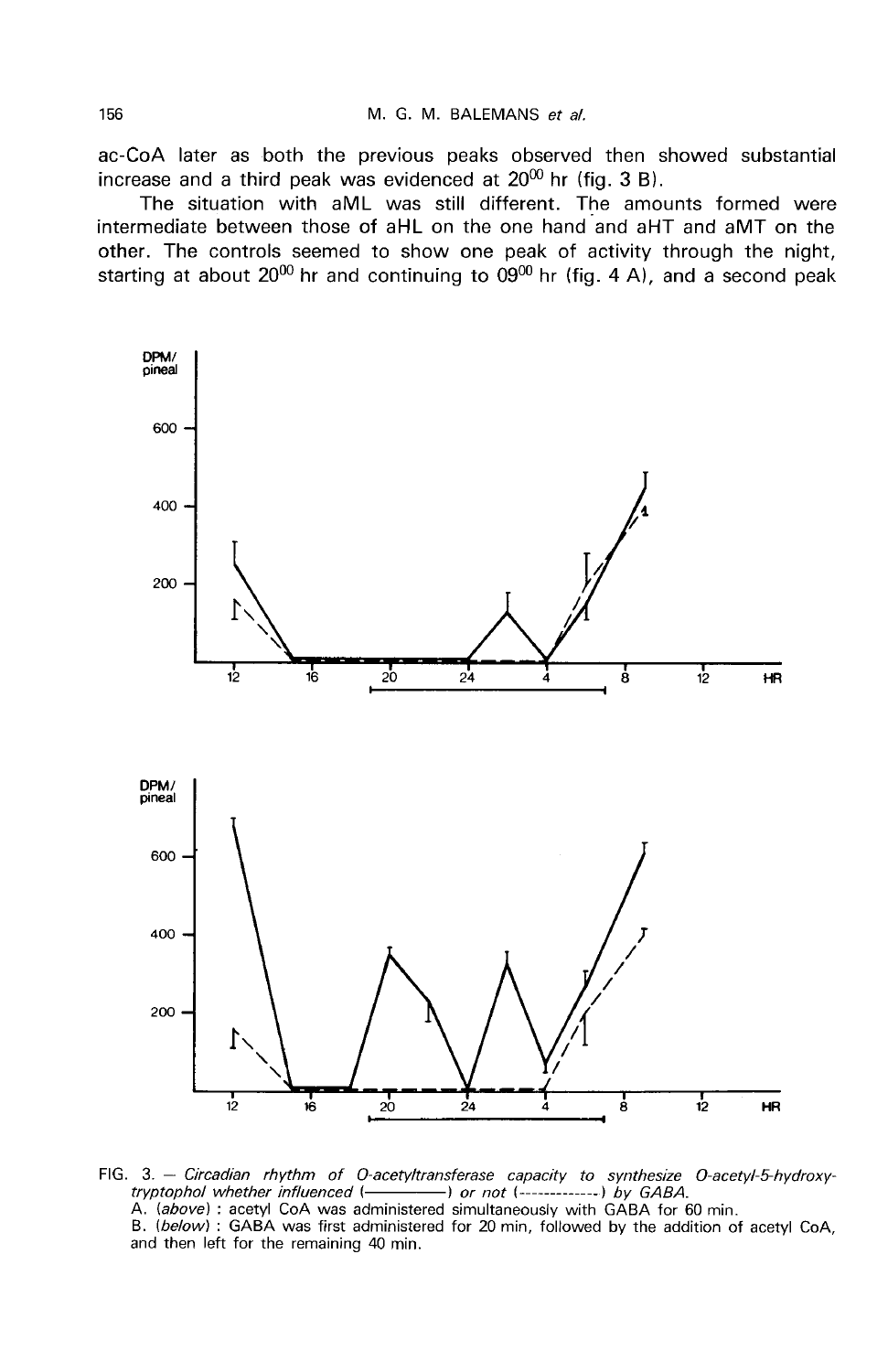at about  $12^{00}$  hr. With GABA plus ac-CoA synthesis diminished (fig. 4 A) but with GABA added before ac-CoA the reverse was again seen with substantial increases during the whole night, although the peak began and ended earlier and the second peak then occurred at about  $09^{00}$  hr (fig. 4 B).



FIG. 4. - Circadian rhythm of O-acetyltransferase capacity to synthesize O-acetyl-5-methoxytryptophol whether influenced (- ------------) or not (----------------) by GABA. A. (above) : acetyl CoA was administered simultaneously with GABA for 60 min. B. (below) : GABA was first administered for 20 min, followed by the addition of acetyl-CoA, and then left for the remaining 40 min.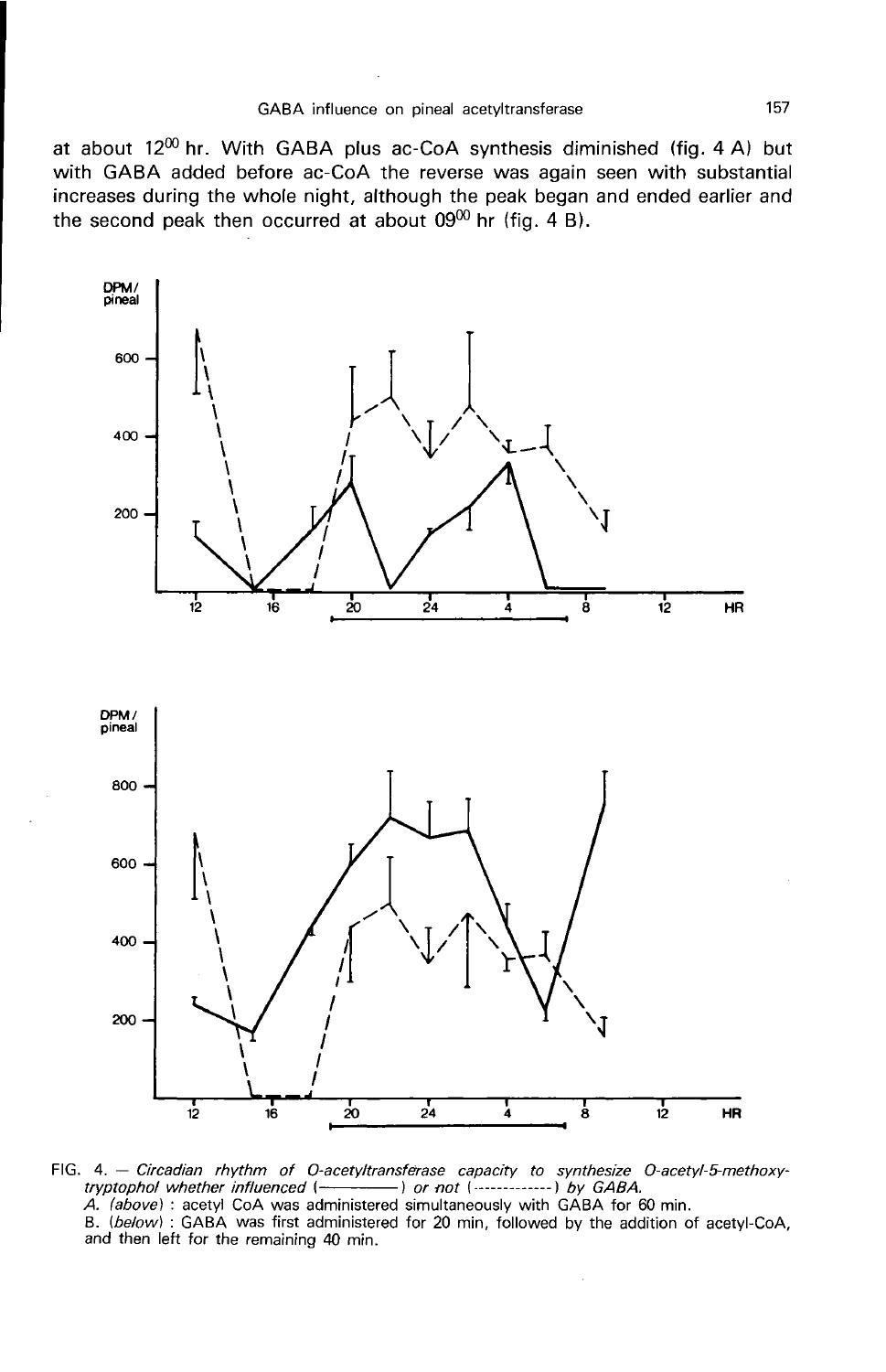# Discussion.

The data presented here demonstrate that the two different experimental conditions produced results which were different and completely opposite to each other when compared with the controls.

The finding that N-acetylserotonin and melatonin syntheses were increased after simultaneous treatment with both GABA and the acetyl donor contradicts the finding that GABA has an inhibitory effect on N-acetyltransferase activity in the bovine pineal (Ebadi and Chan, 1980 ; Chan and Ebadi, 1980) and no effect on N-acetyltransferase activity in the rat pineal (Mata et al., 1976). However, our data showing that the synthesis of N-acetylserotonin and melatonin occurs when GABA is added first and the acetyl donor 20 min later, agree with those reported in the bovine pineal gland but not with data on the rat pineal. These different results may be explained by variation in melatonin synthesis in different animal species (Ebadi et al., 1982), the age of the animals, the time of day they are killed, and the different technical procedures used. Ebadi and Chan (1980), using pineal explants in culture and an enzyme assay with tryptamine or serotonin as a substrate, aimed to influence the norepinephrine-induced stimulation of N-acetyltransferase activity. In the present work the effect of GABA on the synthesis of two N-acetylated and two 0-acetylated indoles has been investigated during a light/dark rhythm in the juvenile rat using endogenous substrates.

The question arises as to which of the two experimental conditions in our work can be thought to be nearest to the natural conditions, and whether both conditions can occur. Several interpretations are possible.

1) The influence of GABA on N-acetylation took place in the first 20 min. Hence, when the acetyl donor was given together with GABA the tritiated acetylated products were synthesized and could be investigated. When the tritiated acetyl donor was given 20 min later, then (on the basis of this hypothesis) the reaction would already have taken place with the endogenous acetyl donor and little or no synthesizing activity would be observed.

2) It has been shown already that N-acetylserotonin (Balemans et al., in preparation) and melatonin syntheses (Balemans et al., 1980, 1981b) show light/dark rhythmicity which differs during the course of the year due to shifting of the peaks of maximal synthesis. It therefore might be that in one season the highest GABA synthesis or content would coincide with the highest N-acetyltransferase activity (or sensitivity), causing an increase in N-acetyltransferase activity. When GABA did not coincide with N-acetyltransferase activity (or sensitivity) no influence would be found.

It is striking that the synthesis of the 0-acetylated indoles after GABA treatment shows the opposite effect when compared to the synthesis of N-acetylated indoles. In this case, one might wonder whether there was an inverse relationship between N- and O-acetylation. If there was no HT or MT precursor available at that time for N-acetylation, then O-acetylation would take<br>place. This hypothesis not only explains the increased synthesis when <sup>3</sup>H-acetyl N-acetylated indoles. In this case, one might wonder whether there was an inverse relationship between N- and O-acetylation. If there was no HT or MT precursor available at that time for N-acetylation, then O-acetylation w donor is added 20 min after GABA administration, but it also accounts for the small amount of synthesis.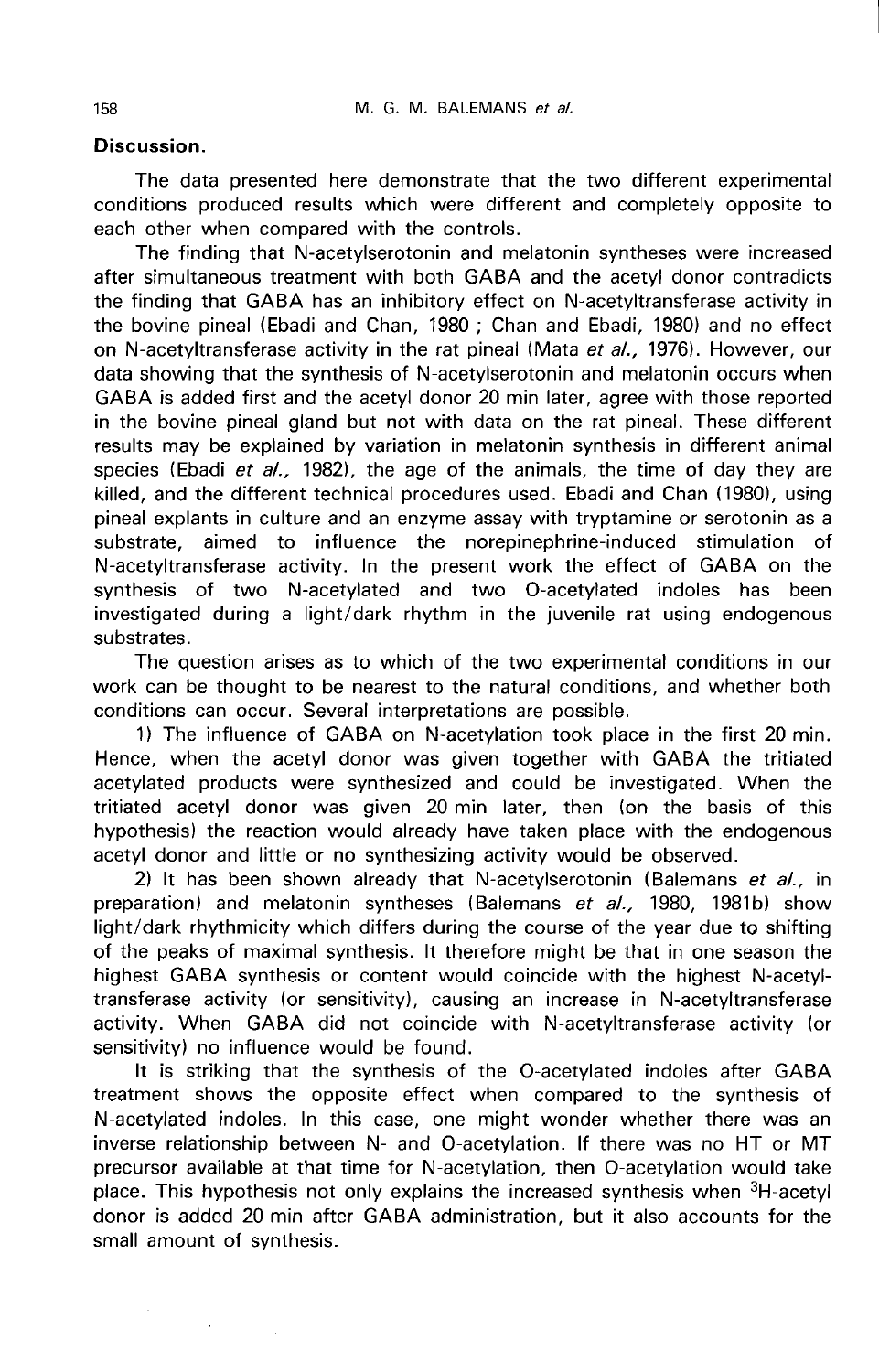Earlier investigations on the influence of white and green light on N- and 0 acetyltransferase capacity of the pineal have suggested a relationship between O-acetylmethoxytryptophol and melatonin. The green light/dark rhythmicity of 0-acetylmethoxytryptophol is identical to the light/dark rhythmicity of melatonin (Balemans et al., 1981c). No correlation between the present results and data obtained after white and green light application can be made yet. Therefore, in order to understand the influence of light/dark on GABA synthesis it is necessary to investigate these different light conditions. Since, besides norepinephrine, cAMP, taurine and indole derivatives, acetyl CoA is also implicated in N-acetyltransferase activity (Balemans, 1981a ; Chan and Ebadi, 1981, 1982), it seems that the regulation of melatonin synthesis is more complicated than believed.

Concerning the role of GABA, it can be concluded that one has to be very cautious in explaining the results on indole metabolism obtained with GABA treatment, especially when suggesting that GABA may be an inhibitory or stimulatory compound.

Reçu en juillet 1982.<br>Accepté en septembre 1982.

 $Acknowledgements. -$  The authors wish to express their gratitude to Professor Dr. J. Ariens Kappers for stimulation of pineal research in The Netherlands. Dr. Ivor Smith is grateful to the Wellcome Trust for the grant to study the biochemistry of the pineal. Thanks are due to Miss Angela de Lange for typing the manuscript.

Résumé. lnfluence de l'acide amino butyrique (GABAJ sur la synthèse de la N-acétylsérotonine, de la mélatonine, de l'O-acétyl-5 hydroxytryptophol et de l'O-acétyl-5-méthoxytryptophol dans la glande pinéale du rat mâle Wistar.

L'influence de GABA sur la synthèse de la N-acétylsérotonine, de la mélatonine, de 1'0-acétyl-5-hydroxytryptophol et de 1'0-acétyl-5-méthoxytryptophol a été étudiée grâce à divers procédés expérimentaux.

Lorsque du GABA et un donneur du groupement acétyle sont introduits simultanément dans le milieu d'incubation, un accroissement significatif de la synthèse des produits N-acétylés a lieu pendant la nuit. De plus, la synthèse de la sérotonine est fortement augmentée à 15 h 00, ce qui n'est pas observé dans les expériences de contrôle.

Lorsque du GABA est ajouté 20 min avant le donneur d'acétyle, la synthèse des produits N-acétylés est significativement réduite. Un effet inverse est observé pour les indoles 0-acétylés.

Ces résultats confirment la suggestion faite par Ebadi et al. (1982) selon laquelle le GABA, comme la norepinephrine, peut participer à la régulation de la synthèse de la mélatonine, donc indirectement à la régulation de la reproduction.

## References

- BALEMANS M. G. M., 1979. Indole metabolism in the pineal gland of the rat : some regulatory aspects, 221-230. In J. ARIENS-KAPPERS, P. PEVET, The pineal gland of Vertebrates and man. Progr. Brain Res., 52, Elsevier/North Holland Biomed. Press.
- BALEMANS M. G. M., 1981a. Indole metabolism in the pineal gland, the Harderian gland and the retina of mammals, 261-280. In A. OKSCHE, P. PEVET, The pineal organ: Photobiology - Biochronometry - Endocrinology. Elsevier/North Holland Biomed. Press.
- BALEMANS M. G. M., BARY F. A. M., VAN BENTHEM J., LEGERSTEE W. C., 1981b. Seasonal variations in HIOMT activity during the night in the pineal gland of Wistar rats of several